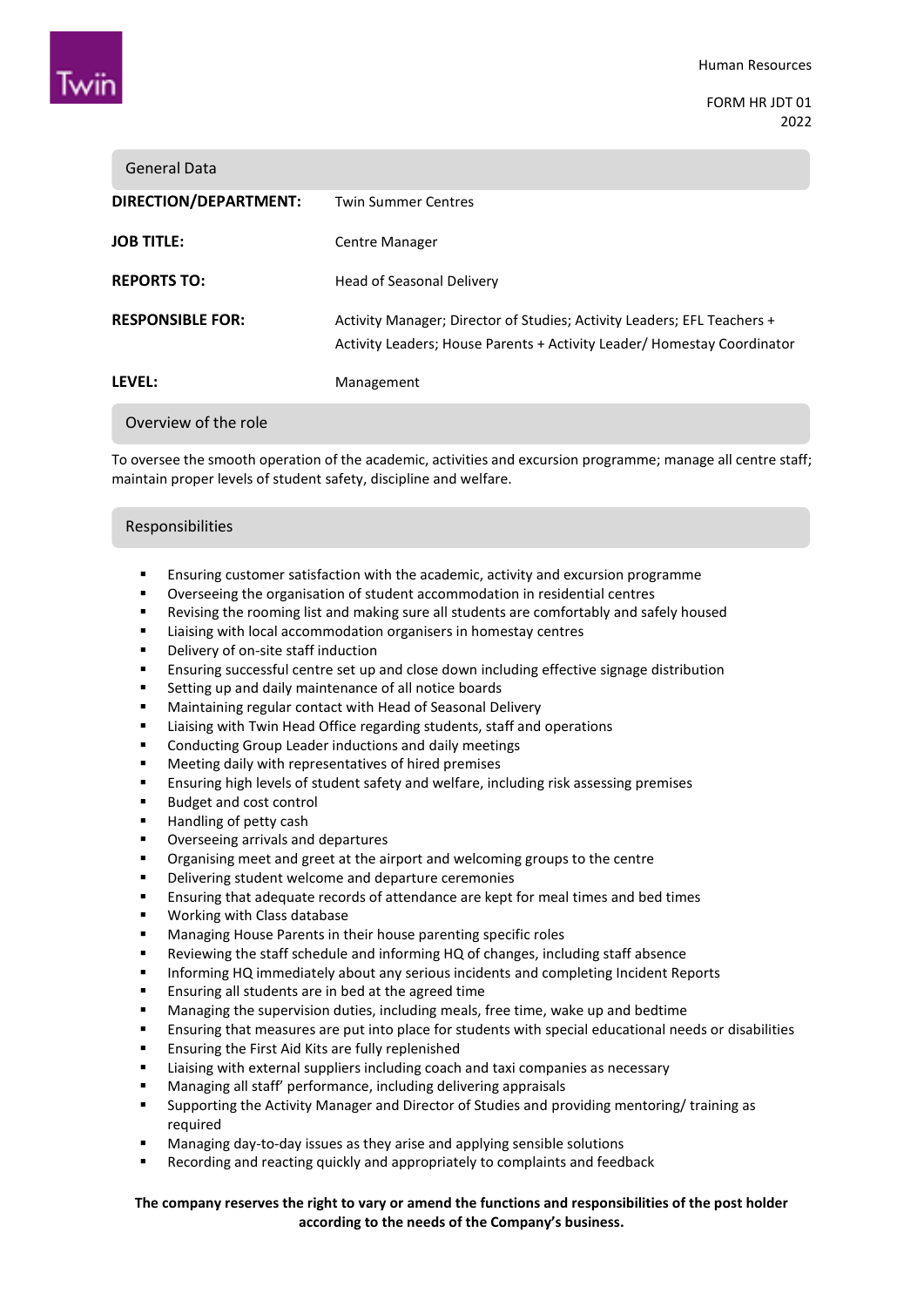

FORM HR JDT 01 2022

- **Running staff meetings and keeping meeting minutes**
- Maintaining adequate levels of student and staff discipline
- **Taking charge in case of an emergency**
- **EXECOMMUNICATION COMMUNICATION** Communicating any allergies and dietary requirements to the kitchen
- **EXECT** Liaising with the kitchen regarding meal times and packed lunches
- Liaising with the onsite staff in planning weekly Fire Drills and keeping records
- Ensuring the supervision ratios are met at all times including mealtimes and free time
- Ensuring the health, safety and welfare of students at all times
- In small centres and/or when student numbers are low, some teaching and/or activities work may be required
- On-call overnight to respond to emergencies
- Taking on the role of fire warden
- Taking on the role of first aider
- Take on the role of Designated Safeguarding Officer comprising of:
	- Implementation of all aspects of the safeguarding policy.
		- Dealing with any safeguarding concerns following the procedures documented in the safeguarding policy.
	- Maintaining detailed, accurate and secure written records of any safeguarding referral, complaint or concern – even where that concern does not lead to a referral.
	- Acting as a source of support, advice and expertise for colleagues on matters of safety and safeguarding, and ensuring Policies & Procedures are known.
	- Ensuring open and listening culture.
- Overseeing weekly welfare tutorials with individual students and communicating any potential concerns to the HQ
- Any other reasonable/appropriate duties

# Knowledge/Experience required

### **Essential requirements:**

- Experience working in a fast paced and high pressure environment
- **Experience working as part of a team**
- **IT literate**
- Summer school experience
- **Experience of supervising minors**
- **Previous managerial experience**
- **Administrative experience**
- **Experience of working in a multi-cultural environment**

#### **Desirable, but not essential:**

- **s** Safeguarding training
- Customer service experience
- Teaching experience
- Ability to speak a second language

## Education/Qualification

- Educated to degree level essential
- HSE-recognised First Aid certificate (such as St John's First Aid at Work) desirable

### Person Specification

**The company reserves the right to vary or amend the functions and responsibilities of the post holder according to the needs of the Company's business.**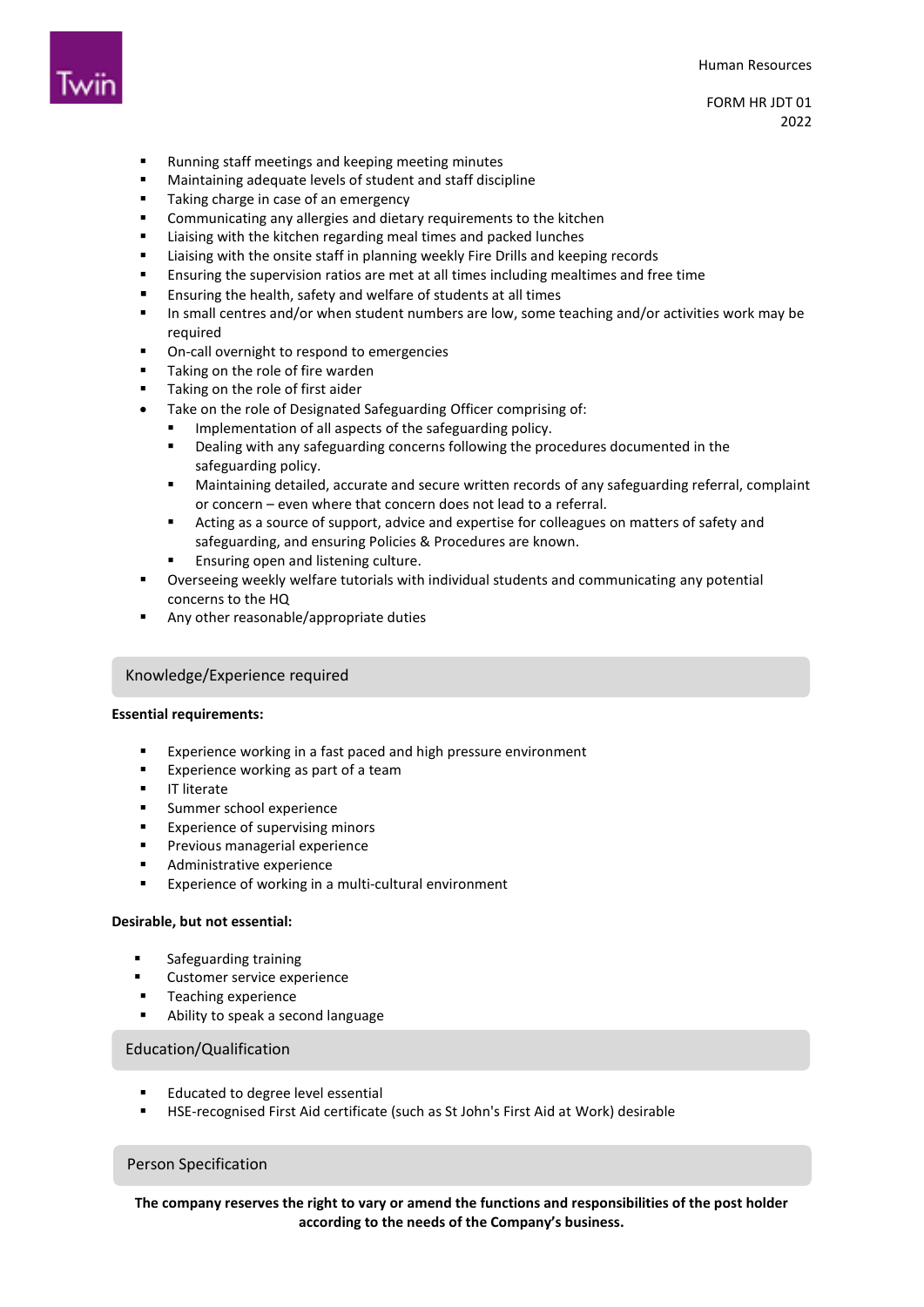

- Flexibility, enthusiastic and proactive approach to the job
- Ability to multi-task effectively
- **Ability to delegate**
- Ability to lead and support a team
- **Excellent communication and problem solving skills**
- Good time-management and organisation skills
- Committed to continuous personal and organisational development
- Excellent customer service skills
- **Authoritative**
- Caring and understanding
- Strong understanding of the principles of safeguarding
- **Professional appearance in line with Twin policy**

#### **Note: This role is subject to the applicant attending an induction in London on June 18th + 19th 2022.**

Twin Group is committed to safeguarding and promoting the welfare of children and young people and expects all staff and volunteers to share this commitment. Successful applicants will be required to undertake an enhanced disclosure via the CRB, where appropriate.

We are dedicated to ensuring that all job applicants and members of staff are treated equally, without discrimination on the grounds of gender, sexual orientation, marital or civil partner status, gender reassignment, race, colour, nationality, ethnic or national origin, religion or belief, disability or age.

#### **Safeguarding, Welfare and Prevent**

Twin Group is committed to the safeguarding of children and vulnerable adults, the prevention of radicalisation, and promoting the welfare of all of our customers, and we expect all staff and volunteers to share this commitment. Twin Group has as a Safeguarding Policy which all staff must read and comply with. Successful applicants who will work directly with children and/ or vulnerable adults will be required to undertake an enhanced DBS and complete mandatory training.

#### **Equality & Diversity**

We are dedicated to ensuring that all job applicants and members of staff are treated equally, without discrimination on the grounds of gender, sexual orientation, marital or civil partner status, gender reassignment, race, colour, nationality, ethnic or national origin, religion or belief, disability or age. Twin Training has an Equality and Diversity Policy and it is the responsibility of all staff to comply with this.

#### **Confidentiality**

The post holder must maintain the confidentiality of information about customers, staff and other Twin Training stakeholders. Some work is of a confidential nature and information gained must not be communicated to other persons except in the recognised course of duty. The post holder must meet the requirements of the Data Protection Act (GDPR) at all times.

#### **Health & Safety**

Employees must comply with the provisions of the 'The Health and Safety at Work Act 1974' and must take reasonable care for the health and safety of themselves and of other persons who may be affected by their acts or omissions whilst at work. Employees are also required to co-operate with their employer to enable them to perform or comply with any statutory provisions. The organisations efforts to promote a safe and healthy working environment can only succeed with the full cooperation of its employees.

#### **Flexibility**

**The company reserves the right to vary or amend the functions and responsibilities of the post holder according to the needs of the Company's business.**